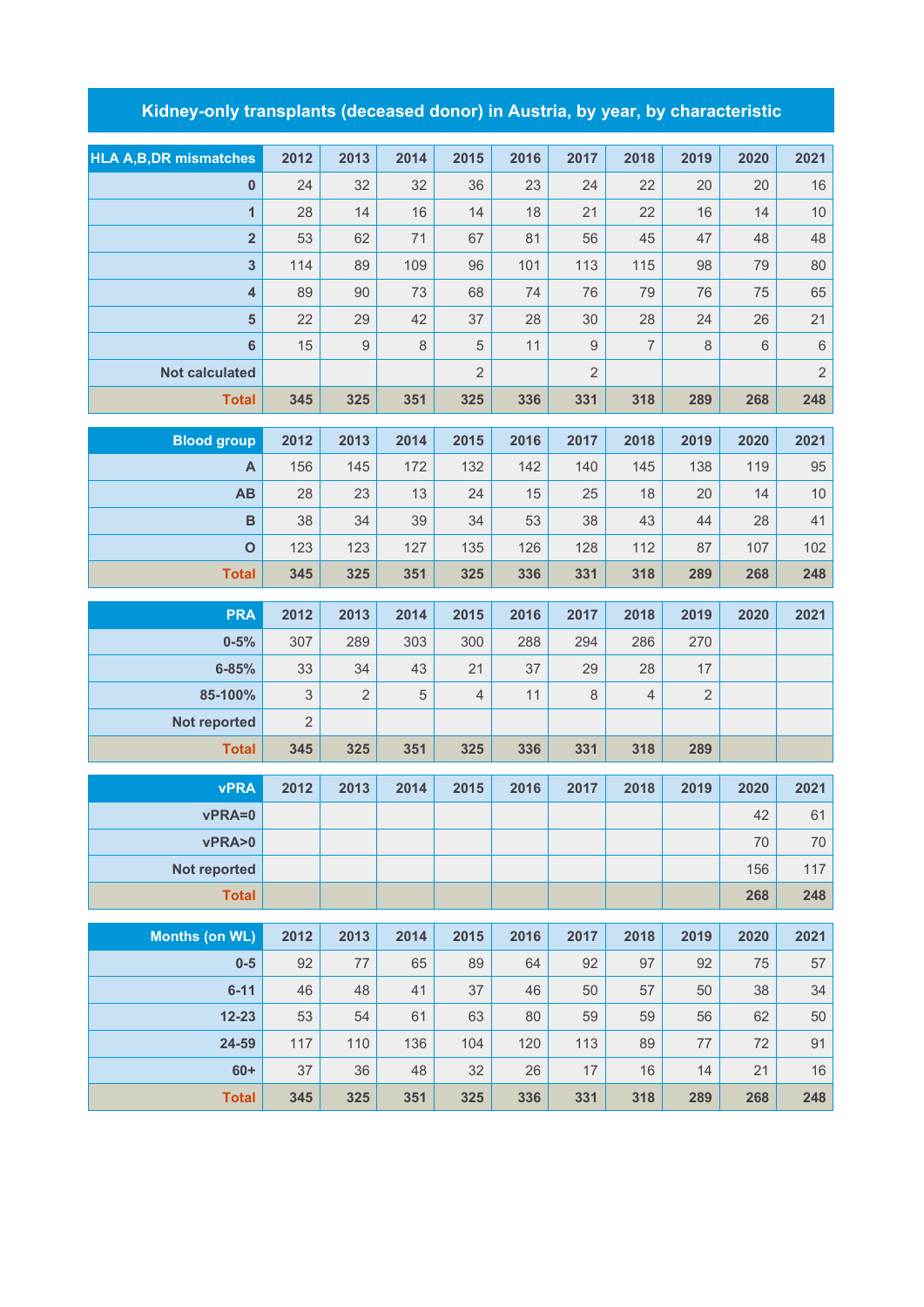| <b>Months (on dialysis)</b>    | 2012           | 2013      | 2014           | 2015           | 2016           | 2017           | 2018           | 2019           | 2020           | 2021             |
|--------------------------------|----------------|-----------|----------------|----------------|----------------|----------------|----------------|----------------|----------------|------------------|
| <b>Pre-emptive</b>             | 6              | 6         | 5              | $\overline{7}$ | 8              | $\overline{7}$ | $\overline{7}$ | 5              | 8              | $\sqrt{2}$       |
| $0-5$                          | $\overline{7}$ | 8         | 6              | 5              | $\overline{2}$ | 3              | $\overline{4}$ | 9              | $9\,$          | $\overline{c}$   |
| $6 - 11$                       | 20             | 20        | 15             | 14             | 10             | 19             | 19             | 15             | 12             | 11               |
| $12 - 23$                      | 57             | 40        | 54             | 59             | 55             | 70             | 66             | 50             | 41             | 44               |
| 24-59                          | 186            | 176       | 176            | 172            | 195            | 182            | 173            | 163            | 141            | 134              |
| $60+$                          | 69             | 75        | 95             | 68             | 66             | 50             | 49             | 47             | 57             | 55               |
| <b>Total</b>                   | 345            | 325       | 351            | 325            | 336            | 331            | 318            | 289            | 268            | 248              |
| <b>Sequence</b>                | 2012           | 2013      | 2014           | 2015           | 2016           | 2017           | 2018           | 2019           | 2020           | 2021             |
| <b>First</b>                   | 275            | 249       | 263            | 253            | 261            | 268            | 262            | 251            | 223            | 203              |
| <b>Repeat</b>                  | 70             | 76        | 88             | 72             | 75             | 63             | 56             | 38             | 45             | 45               |
| <b>Total</b>                   | 345            | 325       | 351            | 325            | 336            | 331            | 318            | 289            | 268            | 248              |
|                                |                |           |                |                |                |                |                |                |                |                  |
| <b>Recipient age</b>           | 2012           | 2013      | 2014           | 2015           | 2016           | 2017           | 2018           | 2019           | 2020           | 2021             |
| $0 - 15$                       | 5              | 3         | $\overline{2}$ | 10             | 3              | 9              | 7              | $\overline{4}$ | $\overline{7}$ | $\,6\,$          |
| 16-55                          | 166            | 168       | 186            | 164            | 152            | 166            | 128            | 129            | 105            | 96               |
| 56-64                          | 91             | 66        | 83             | 72             | 92             | 73             | 105            | 83             | 85             | 88               |
| $65+$<br><b>Total</b>          | 83<br>345      | 88<br>325 | 80<br>351      | 79<br>325      | 89<br>336      | 83<br>331      | 78<br>318      | 73<br>289      | 71<br>268      | 58<br>248        |
|                                |                |           |                |                |                |                |                |                |                |                  |
| <b>Allocation type</b>         | 2012           | 2013      | 2014           | 2015           | 2016           | 2017           | 2018           | 2019           | 2020           | 2021             |
| <b>Rescue</b>                  | 24             | 18        | 11             | 61             | 21             | 25             | 43             | 30             | 29             | 35               |
| <b>Standard</b>                | 321            | 307       | 340            | 264            | 315            | 306            | 275            | 259            | 239            | 213              |
| <b>Total</b>                   | 345            | 325       | 351            | 325            | 336            | 331            | 318            | 289            | 268            | 248              |
| <b>Allocation program</b>      |                |           |                |                |                |                |                |                |                |                  |
| (all donors)                   | 2012           | 2013      | 2014           | 2015           | 2016           | 2017           | 2018           | 2019           | 2020           | 2021             |
| <b>ETKAS</b>                   | 254            | 226       | 276            | 209            | 248            | 249            | 227            | 214            | 182            | 176              |
| <b>ESP</b>                     | 62             | 71        | 53             | 46             | 53             | 46             | 34             | 38             | 45             | 28               |
| AM                             | $\sqrt{5}$     | 10        | 11             | 9              | 14             | 11             | 14             | $\overline{7}$ | 12             | $\boldsymbol{9}$ |
| <b>Rescue</b>                  | 24             | 18        | 11             | 61             | 21             | 25             | 43             | 30             | 29             | 35               |
| <b>Total</b>                   | 345            | 325       | 351            | 325            | 336            | 331            | 318            | 289            | 268            | 248              |
| <b>Allocation program</b>      | 2012           | 2013      | 2014           | 2015           | 2016           | 2017           | 2018           | 2019           | 2020           | 2021             |
| $(donors 65+)$<br><b>ETKAS</b> | 23             | 10        | 21             | 21             | 46             | 37             | 32             | 27             | 27             | $\,$ 5 $\,$      |
| <b>ESP</b>                     | 62             | 71        | 53             | 46             | 53             | 46             | 34             | 38             | 45             | 28               |
| AM                             | $\mathbf{1}$   |           |                | $\mathbf{1}$   | $\overline{2}$ | $\overline{2}$ | $\mathbf{1}$   |                | $\mathbf{1}$   |                  |
| <b>Rescue</b>                  | $\,6$          | $\,8\,$   | $\overline{7}$ | 26             | $\overline{7}$ | 11             | 18             | 10             | 13             | 18               |
| <b>Total</b>                   | 92             | 89        | 81             | 94             | 108            | 96             | 85             | 75             | 86             | 51               |